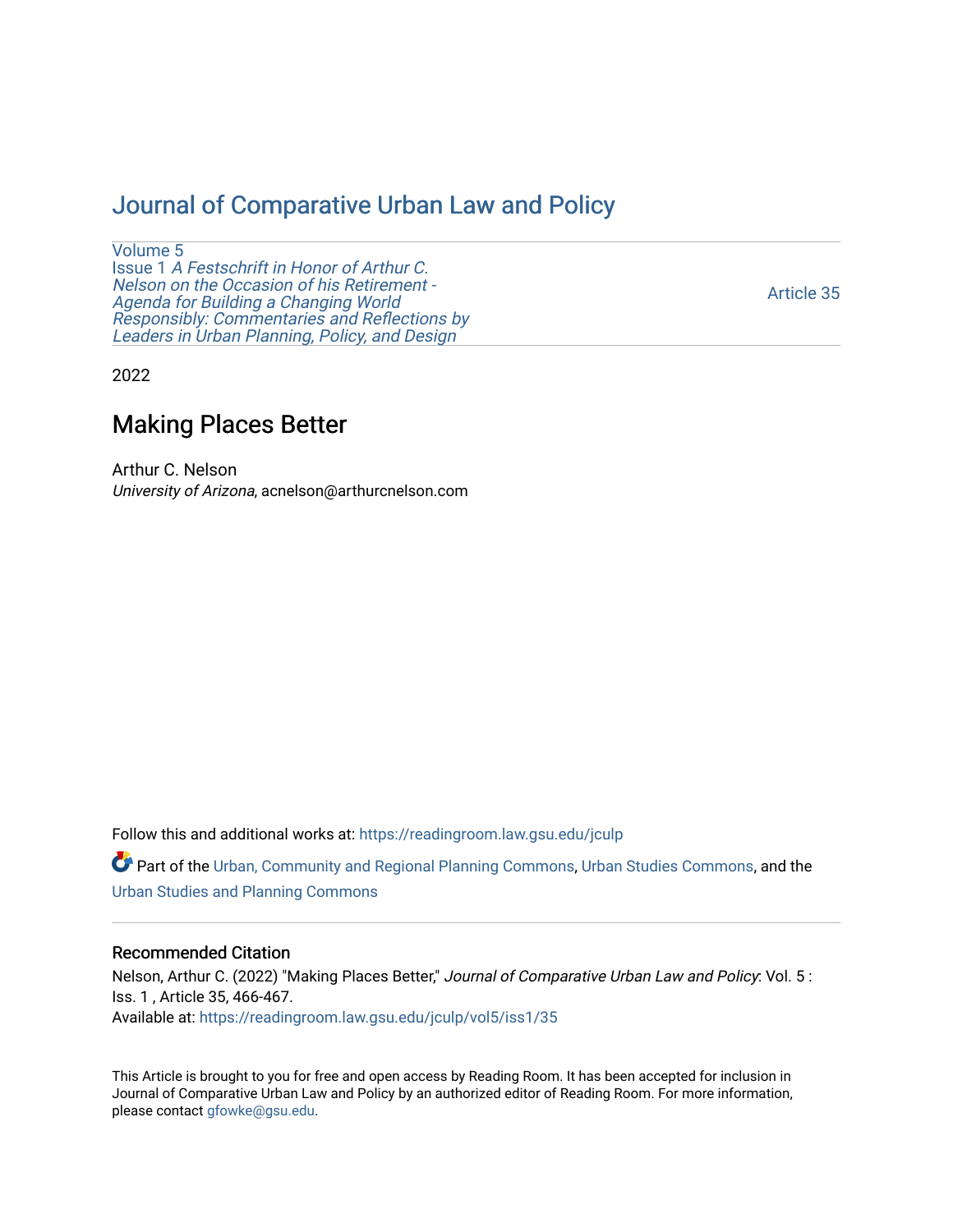## MAKING PLACES BETTER

 Ultimately, the goal of planning is to make places better for people. This can be "tricky" as Ann Forsyth notes in "The Boldness of Healthy Cities: A Tricky Challenge." And as well-meaning as planners are, what they do can leave people living in places that are changed by planning worse off, as Don Elliott laments in "Do Planners Always Have to Make the Neighborhood 'Better'? Rethinking the Disturbing Tensions between Redevelopment and Equity". Even worse is when well-meaning planners make both people and physical places worse off, as Paul Knox warns in "Telos and Techne." Five articles address these concerns in different ways in this concluding part of the festschrift.

In "Beyond Brownfields Redevelopment: A Policy Framework for Regional Land Recycling Planning," Joseph Schilling observes that dozens of communities, especially those older industrial legacy cities, have neighborhoods and districts with hundreds, even thousands of vacant homes. Schilling's article outlines the core policy and program foundations for reclaiming vacant properties and abandoned buildings; identifies the policy and program innovations that can scale brownfields redevelopment to address challenges around equity, sustainability and resilience; and provides a framework for a collaborative, cross agency, cross sector policy and planning framework at the regional level that can advance land recycling.

 The late Robert E. Lang crafted the term "boomburb" that is applied to large suburban cities. For the most part, boomburbs are the quintessentially sterile, monotonous suburbs loathed by critics. Debra A. March, Stephanie Garcia-Vause, and Lisa Corrado offer Henderson, Nevada, as a boomburb that uses planning to go a different direction in "Becoming Henderson: How a 'Boomburb' Used a Future-Focused Strategic Plan to Become a True Urban Place." Theirs is a case study of how one boomburb "took advantage of its position in the American suburban landscape to become a true urban place." March, Garcia-Vause and Corrado offer a checklist for other boomburbs to consider as they plan their own futures. Their article is dedicated to Robert E. Lang.

In "Stewardship of the Built Environment in a Changing World," Robert A. Young traces the rise of the "stewardship of the built environment" movement from the 1990s to the present. In the 1990s, preservationists and conservationists found that they needed to go beyond qualitative, emotion-laden arguments to quantitative, evidence-based assessments along social, environmental, and economic (SEE) dimensions. Despite SEE efforts since then, the public and especially policymakers still "view preservation and reuse as (1) being accessible and worthwhile only to